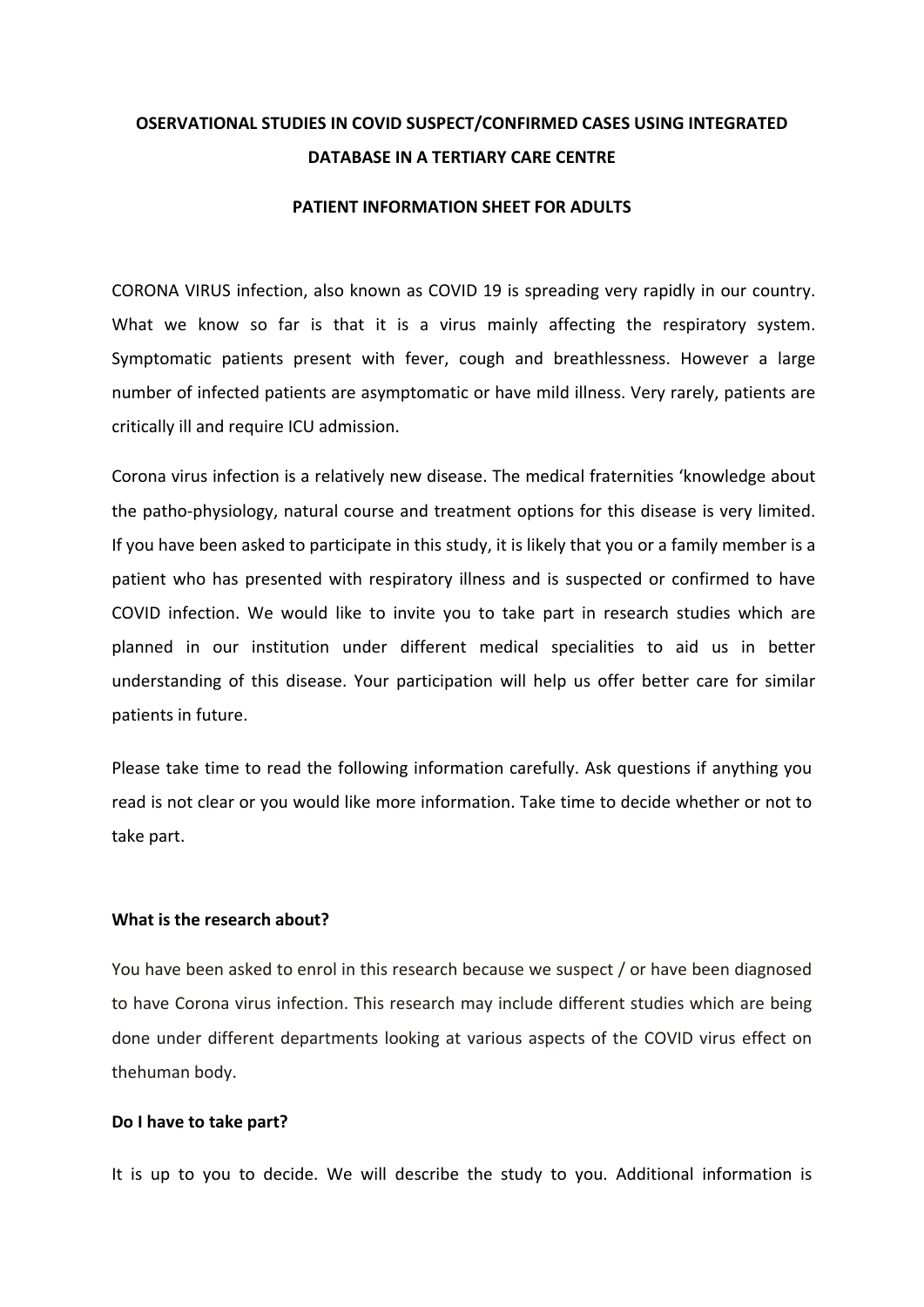available in this information sheet. We will then ask you to sign a consent form to show you agreed to take part. You are free to withdraw at any time, without giving a reason. This will not affect the standard of care you receive.

## **What will be done in this study?**

On giving consent to the study, you agree to share the following information with us and allow us to take the required samples during your stay in the hospital

- 1. Demographic details (including your age, sex, marital status, socio economic status, place of stay etc)
- 2. Clinical history leading to the visit to the hospital
- 3. Relevant history
	- i. Travel and exposure history to known Corona virus infected patient
	- ii. History of medications
	- iii. Comorbidities history
- 4. Laboratory samples
	- 1. Blood :Apart from the routine blood samples , blood may be collected for special tests pertaining to the viral infection – this may include viral antibody level, viral load, immune response and blood test to assess the organ functions
	- 2. Swab: The virus is detected in RT-PCR test run on respiratory samples. The specimen may be collected through nose/mouth and /or Endotracheal tube (ET only if patient is intubated for worsening lung condition)
	- 3. Dialysis effluent: In very rare situations, if dialysis is initiated for kidney failure, the fluid which is removed during dialysis may be stored and processed for viral testing.

 We would like to assure you, that the amount of blood taken will be minimal and won't cause any major discomfort. All the laboratory sample collection will be performed by experienced health care workers only.

5. Other investigations:

Radiological imaging modalities such as Chest X rays / CT scans and Echocardiograms (imaging the heart function) may be performed during your stay in the hospital to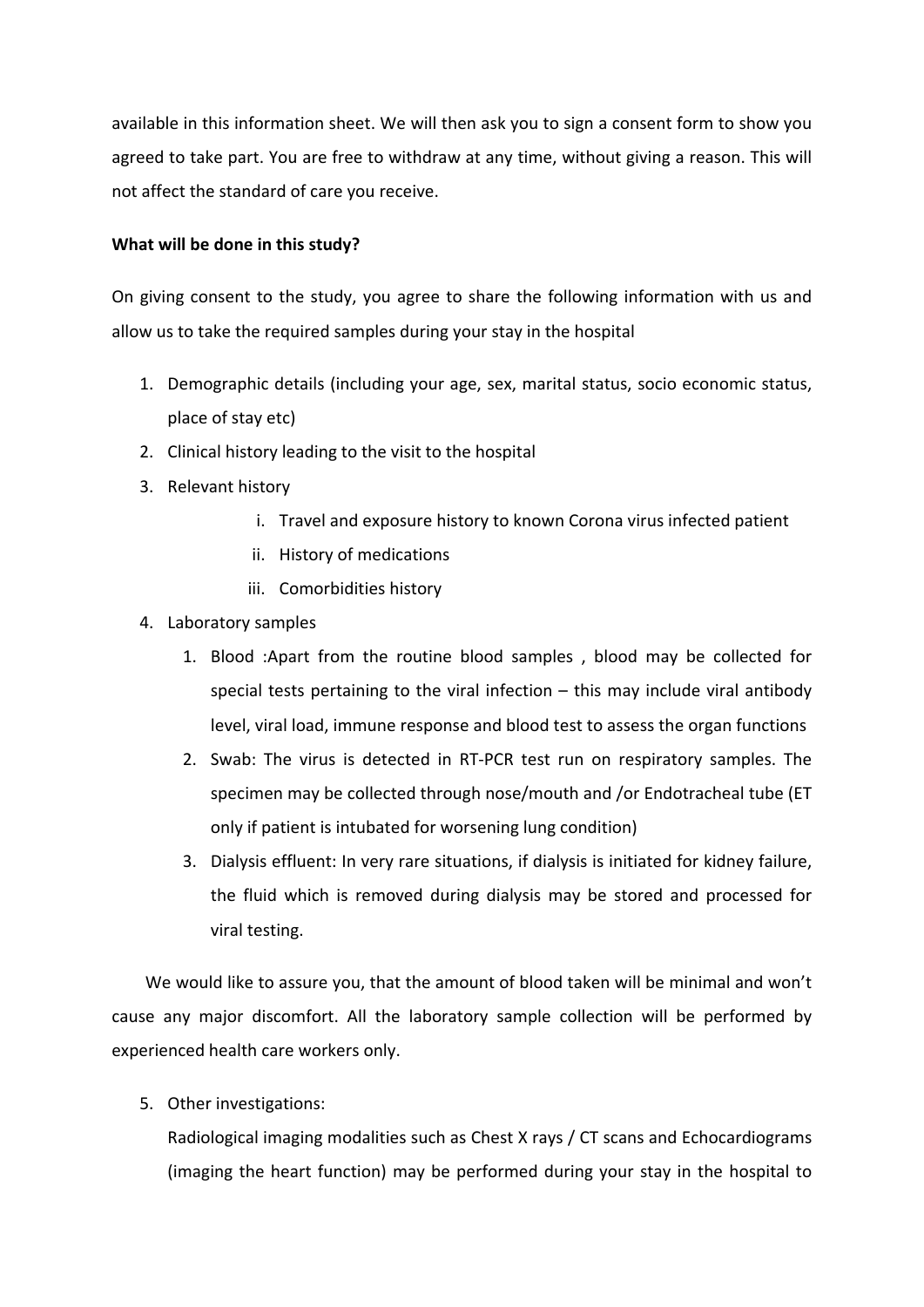carefully monitor your lung and cardiac function. All these tests are non-invasive and won't hurt you.

- 6. Your clinical course in the hospital will be closely followed and documented in the database
- 7. On discharge, there may be telephonic follow up of your health condition.

# **Are there any additional expenses that I will need to pay for?**

There are no additional expenses that you/your patient will undergo in this study. The institution will cover the extra cost of the tests which are done extra for the study purpose. As this is an observational research project, no additional payments/reimbursement for participation will be done.

# **What are the possible disadvantages and risks of taking part?**

Other than the possibility of minimal discomfort during sampling, there are no other disadvantages or risks involved in taking part. The swabs /blood sample collection/Chest X Ray / Echocardiogram are known medical procedures and have been in practice for several decades.

# **What are the possible benefits of taking part?**

We cannot promise the study will help the patient (you or your family member), but the information we get from the study may help other patients and contribute to better understanding of the new infection and the healthcare associated with that.

# **Will my taking part in the study be kept confidential?**

All information which is collected about you during the course of the research will be kept strictly confidential, and any information about you which leaves the hospital will have your name and address removed so that the patient cannot be recognized.

Data from this study will be stored electronically and will be password protected. A Master list identifying participants to the research codes data will be held on a password protected computer accessed only by the researcher.